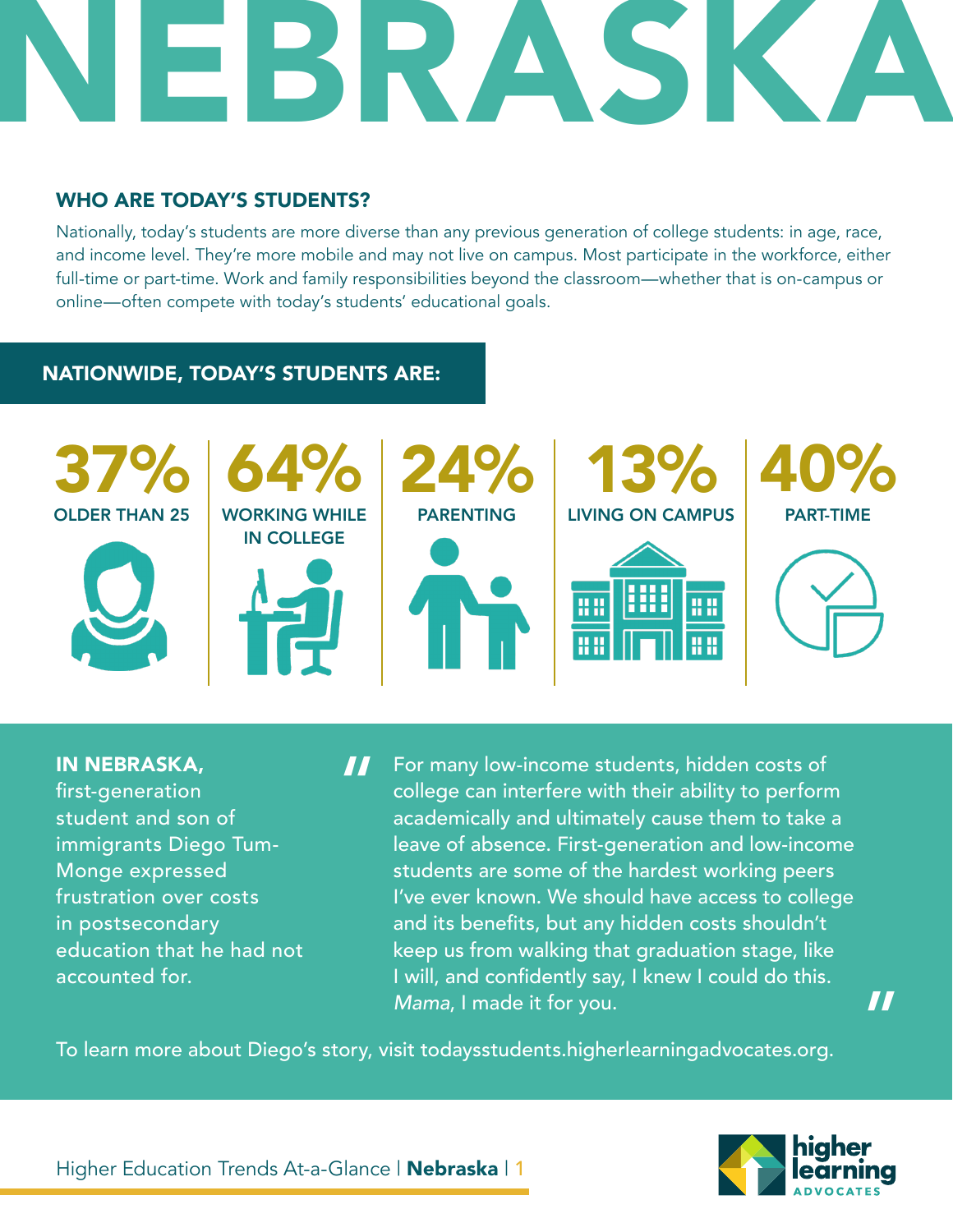

# SNAPSHOT: How do Nebraska's numbers stack up?

To better understand how Nebraska compares to the national higher education landscape, look to the data below detailing trends in enrollment, federal student aid, tuition and fees, earnings, and attainment comparing national and state level data.



Nebraska Federal Student Aid

## FEDERAL STUDENT AID



- Direct Loan Subsidized
- Portfolio **Direct Loan Unsubsidized Undergraduate** 
	- Direct Loan Unsubsidized Graduate
	- Parent PLUS
	- Grad PLUS
	- Pell Grant
	- Federal Supplemental Education Opportunity Grant (FSEOG)
	- Federal Work Study
	- **Perkins Loan**

*Source: Federal Student Aid Data Center. Direct Loan Program. AY 2016-2017 Quarter 4, Award Year Summary. https://studentaid.ed.gov/sa/about/datacenter/student/title-iv*

*Source: Federal Student Aid Data Center. Grant Volume. AY 2016-2017 Quarter 4, Award Summary. https://studentaid.ed.gov/sa/about/data-center/ student/title-iv*

*Source: Federal Student Aid Data Center. Campus-Based Program. AY 2016-2017. https://studentaid. ed.gov/sa/about/data-center/student/title-iv*



## Higher Education Trends At-a-Glance | Nebraska | 2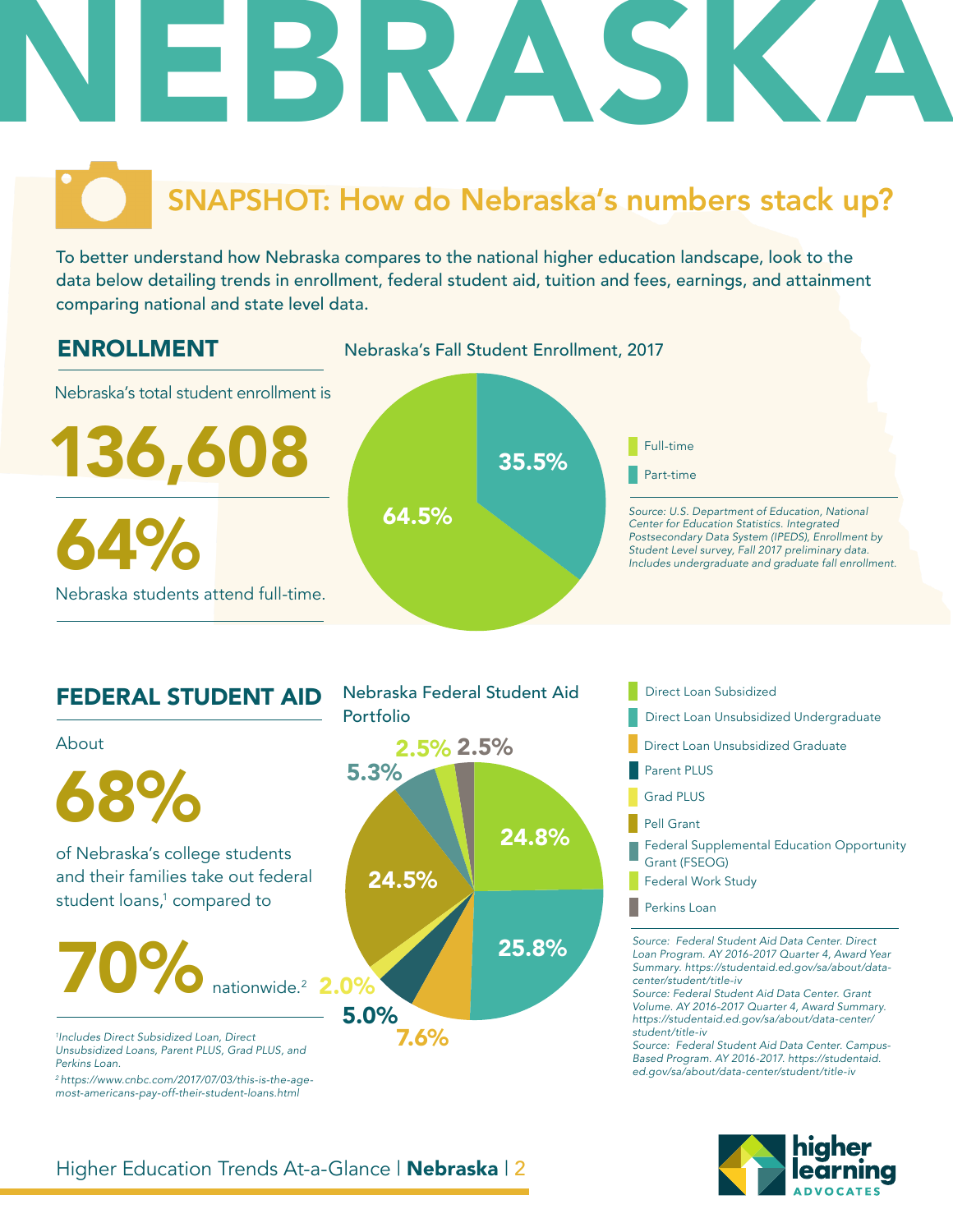

# SNAPSHOT: How do Nebraska's numbers stack up?

Average Tuition & Fees | 2018-2019

## TUITION & FEES

Nebraska's institutions of higher education tuition & fees are below the national average.

*Source: College Board. Trends in College Pricing 2018. Figure 5 and 6. https://trends.collegeboard. org/college-pricing*

*Source: College Board. Average Tuition and Fees and Room and Board in Current Dollars, 2017-18 and 2018-19.*

*https://trends.collegeboard.org/college-pricing/* figures-tables/average-published-undergraduate*charges-sector-2018-19*

## \$0 \$10,000 \$20,000 \$30,000 Public Two-Year Public Four-Year (In-state) Public Four-Year (Out-of-state) \$3,660 \$3,180 \$10,230 \$26,290 Nebraska National Average \$22,190 \$8.510

## ATTAINMENT

In 2016-2017, above-average rates of Nebraska students obtained bachelor's degrees compared to the rest of the nation, but below-average rates of Nebraska students obtained associate's degrees and certificates.

*Source: U.S. Department of Education, National Center for Education Statistics. Integrated Postsecondary Education Data System (IPEDS), Completions Survey by Gender, 2016-2017 academic year. Source: Ginder, S.A., Kelly-Reid, J.E., and Mann, F.B. (2018). Postsecondary Institutions and Cost of Attendance in 2017– 18; Degrees and Other Awards Conferred, 2016–17; and 12-Month Enrollment, 2016–17: First Look (Provisional Data) (NCES 2018-060rev). U.S. Department of Education. Washington, DC: National Center for Education Statistics. Retrieved November 2018 from https://nces.ed.gov/pubs2018/2018060REV.pdf* Note: Certificates only include less than one year and at *least one year but less than 4 years.* 

## Percentage of Degrees & Certificates Awarded | 2016-2017



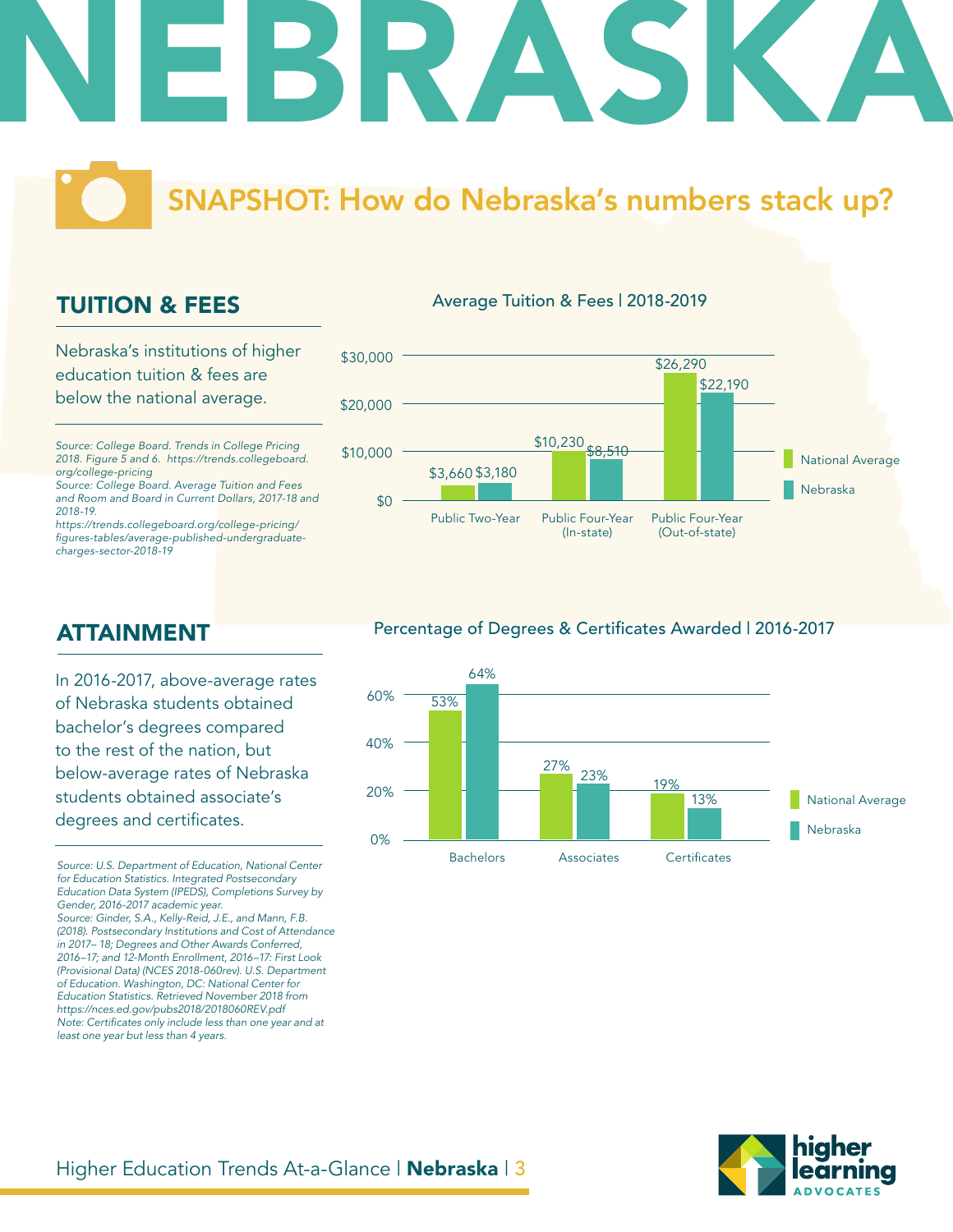

# SNAPSHOT: How do Nebraska's numbers stack up?

## ATTAINMENT *continued*

Nebraska Education Levels for Residents Ages 25-64

As of February 2019,

10.9% 48.2%

of Nebraska residents ages 25- 64 have obtained a certificate or postsecondary degree.

## NATIONALLY,

47.6%

of Americans ages 25-64 have obtained a certificate or postsecondary degree.3





## Percentage of Nebraska Residents Ages 25-64 with at least an Associate's Degree by Race



*Source: Lumina Foundation. A Stronger Nation. February 22, 2019. http://strongernation.luminafoundation.org/ report/2019/#state/NE*



<sup>3</sup>*http://strongernation.luminafoundation.org/ report/2019/#state/NE*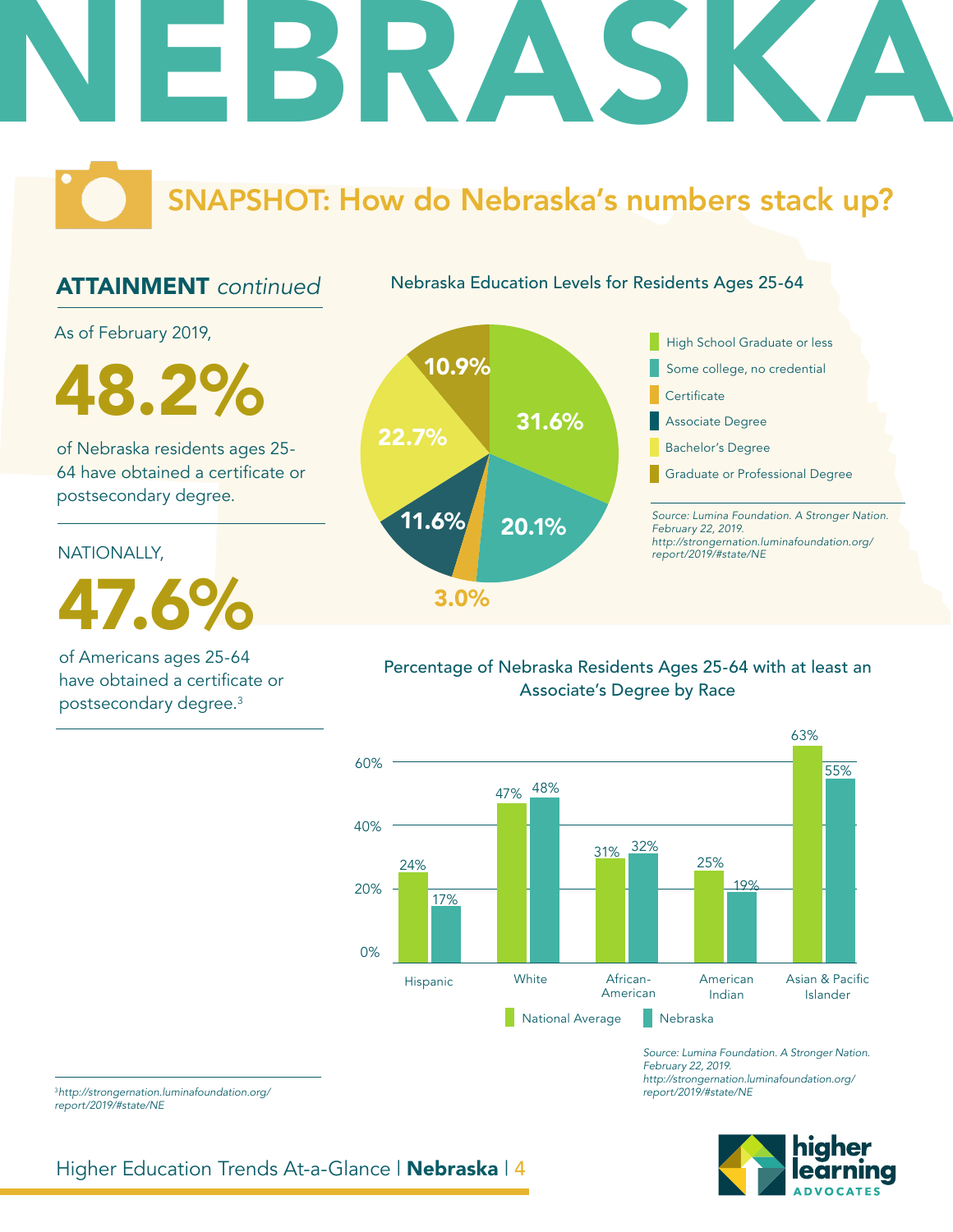# NEBRASKA

# SNAPSHOT: How do Nebraska's numbers stack up?

## EARNINGS AND EMPLOYMENT

Americans who earn a postsecondary degree or credential have higher earnings potential.

*Source: Georgetown University Center for Education*  and Workforce. Certificates: Gateway to Gainful *Employment and College Degrees. https://cew.* georgetown.edu/cew-reports/certificates/

Nebraska workers with higher levels of postsecondary attainment \$60,000 have more earning power than their peers with less than a bachelor's degree. The median earnings of Nebraska residents is below the national average for residents with some college and/or a postsecondary degree.

*Source: U.S. Census Bureau, Earnings in the Past 12 Months, 2012-2016 American Community Survey 5-Year Estimates.* https://factfinder.census.gov/faces/tableservices/ *jsf/pages/productview.xhtml?pid=ACS\_09\_5YR\_ S1501&prodType=table*

The majority of jobs nationwide in 2020 will require education beyond high school.

*Source: Anthony P. Carnevale, Nicole Smith, and Jeff Strohl. Georgetown Center for Education and Workforce. Recovery: Job Growth and Education Requirements through 2020. June 26, 2013. https://cew.georgetown.edu/cew-reports/ recovery-job-growth-and-education-requirementsthrough-2020/*

## National Average Earnings of U.S. Workers By Educational Attainment



## Median Earnings by Educational Attainment for Nebraska Residents Aged 25 and Over



## Percentage of Jobs that will Require Postsecondary Education by 2020

Nebraska

National Average





## Higher Education Trends At-a-Glance | Nebraska | 5